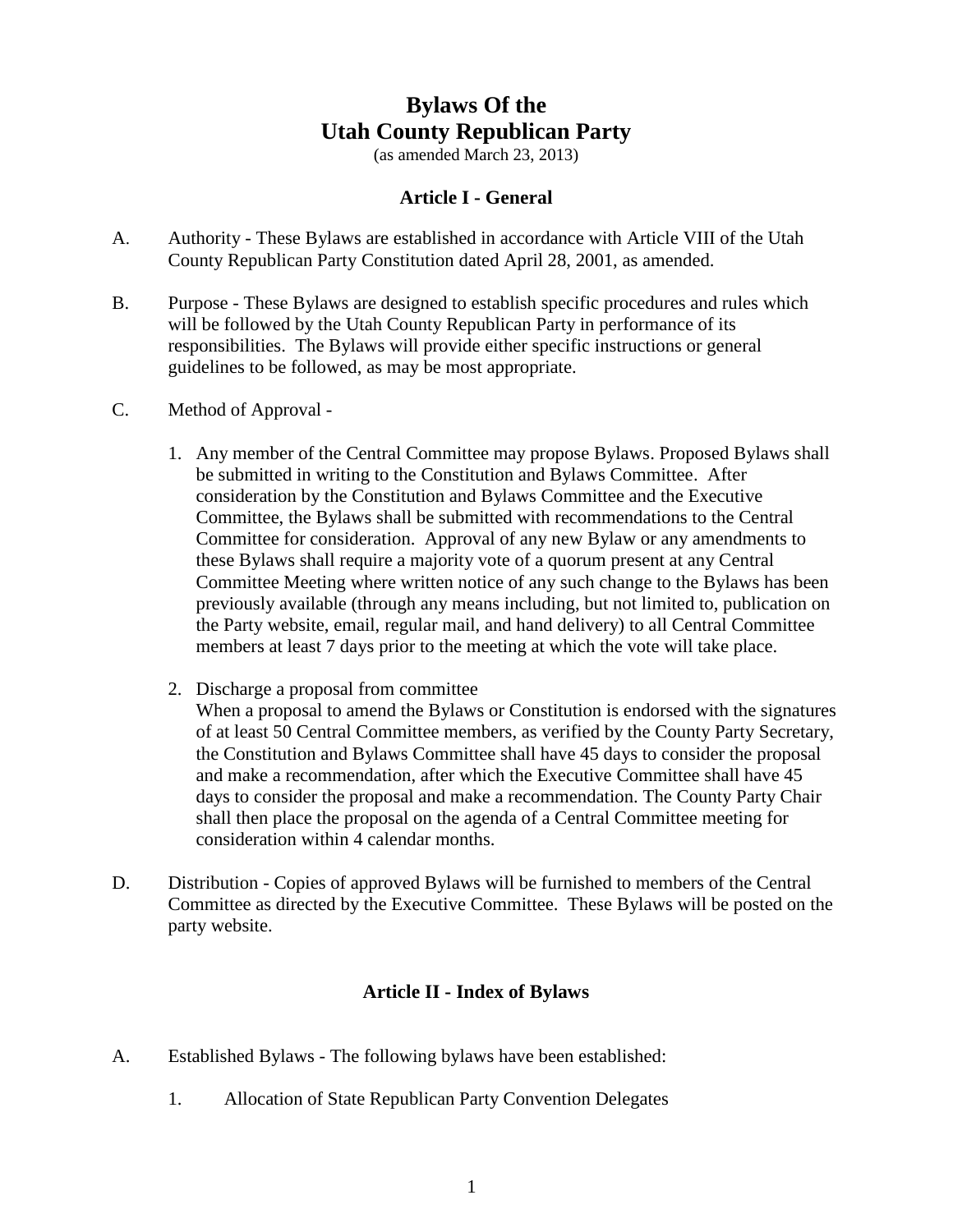- 2. Allocation of Utah County Republican Party Convention delegates
- 3. Allocation of State Central Committee Members
- 4. Financial and Budget Policies
- 5. Republican Party Accountability
- 6. Meetings and Conventions
- 7. Midterm vacancies in the Legislature
- 8. Committee Procedures
- 9. Officers and Delegates
- 10. Party Platform
- 11. Rules of Order

## **Article III - Specific Bylaws**

## **Bylaw 1 - Allocation of State Republican Party Convention Delegates**

- A. General
	- 1. The Utah State Republican Party Central Committee allocates the number of State Delegate positions to each County. It is the responsibility of the Utah County Republican Party to distribute its allocation in a manner which recognizes the following:
		- a. Allocation to Voting Precincts Caucuses in a proportion representing the number of Republican votes cast in each Voting Precinct for the four Republican Statewide Officers in the last gubernatorial election.
		- b. Each precinct shall have no fewer than one State Delegate.
	- 2. "Caucus Delegates" shall mean those persons who, in their Voting Precinct Caucuses, are nominated by election to represent the precinct as delegates at the state convention.
	- 3. When an allocation of delegates is received from the State Republican Party Central Committee, the allocation within Utah County shall be computed as stated in this bylaw and shall be listed as an attachment hereto. The attachment shall be updated as needed to conform with this bylaw. All such updates shall be reviewed by the Executive Committee to ensure the attachment accurately reflects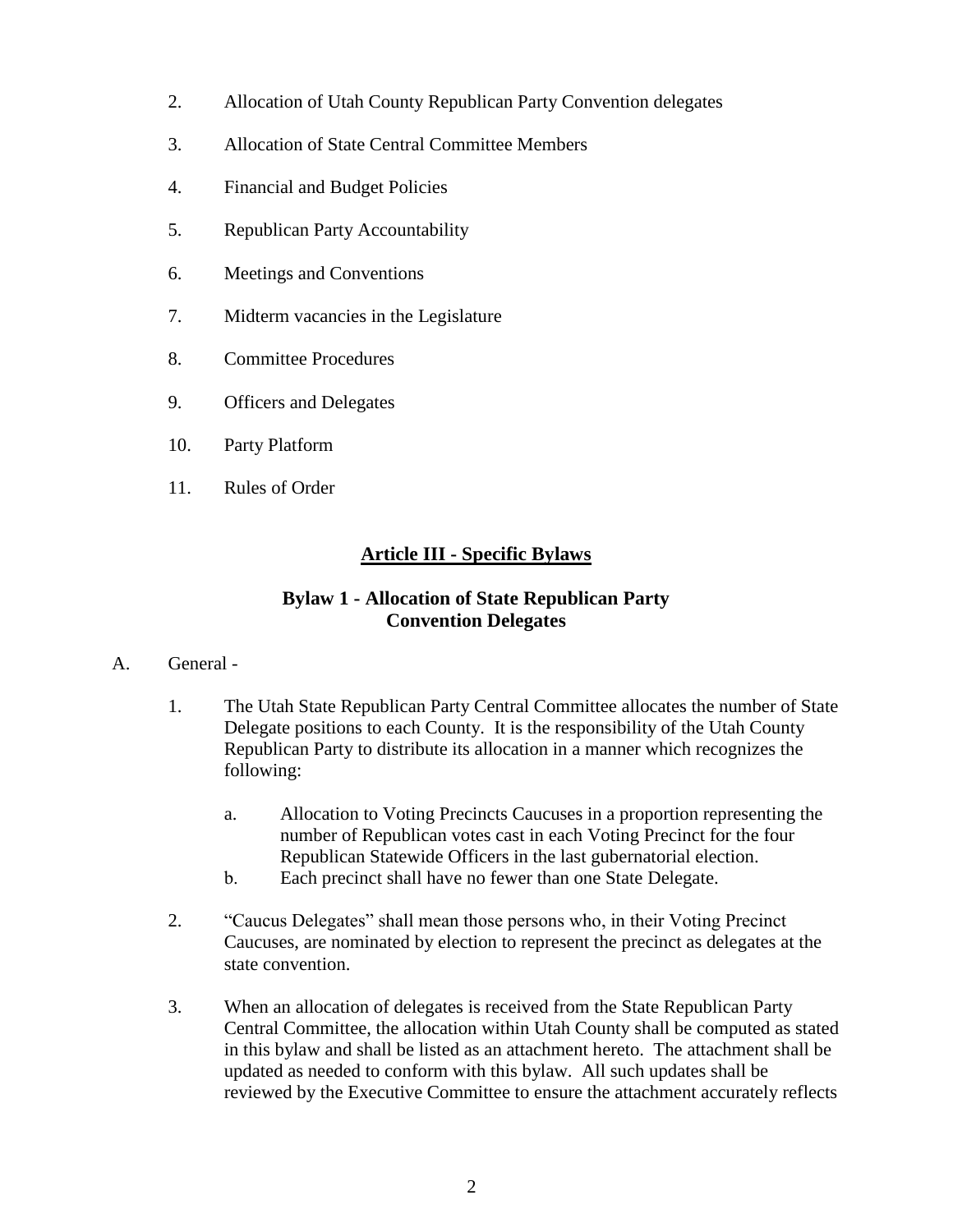the allocation made herein. The allocation of the delegate positions in Utah County will be distributed for nominations based on the following formulas:

- a. Caucus Delegate Formula:
	- i. One delegate nomination to each Voting Precinct Chair. If the Voting Precinct Chair declines the nomination of State Delegate at the caucus, the caucus shall elect another person to fill that nomination.
	- ii. Nomination for additional state delegates allocated to Utah County shall be apportioned to the Voting Precinct Caucuses pro rata based upon Republican votes cast for statewide (Governor/Lieutenant Governor, Treasurer, Auditor, Attorney General) elective offices in the last gubernatorial election**.**
- b. Nomination and Formal Selection of Delegates. Delegates will be nominated by election at the Voting Precinct Party Caucuses.
- **4**. Recognizing that Caucus delegates may die, resign, or move from the county, the following rules shall apply for replacing delegates:
	- a. If the delegate was nominated at a Voting Precinct Caucus or appointed by the Precinct Chair pursuant to this provision to replace a delegate nominated at a Voting Precinct Caucus, the Voting Precinct Chair may nominate a replacement up until the deadline established by the Steering Committee.

## **Bylaw 2 - Allocation of Utah County Republican Party Convention Delegates**

- A. The number and allocation of delegates to the Utah County Republican Party Convention shall be as set forth in this bylaw and shall be listed as an attachment hereto. The attachment shall be updated as needed to conform with this bylaw. All such updates shall be reviewed by the Executive Committee to ensure the attachment accurately reflects the enumeration and allocation made herein.
- B. At least two delegate positions are allocated to each Voting Precinct to be filled by the Voting Precinct Chair and Vice Chair. If the Voting Precinct Chair or Vice Chair declines the position at the caucus, the caucus shall elect another person to fill that position. An additional delegate is allocated to each Voting Precinct for each aggregate 500 Republican votes cast within that Precinct for contested statewide elective offices (Governor/Lieutenant Governor, Treasurer, Auditor, and Attorney General) in the last gubernatorial election.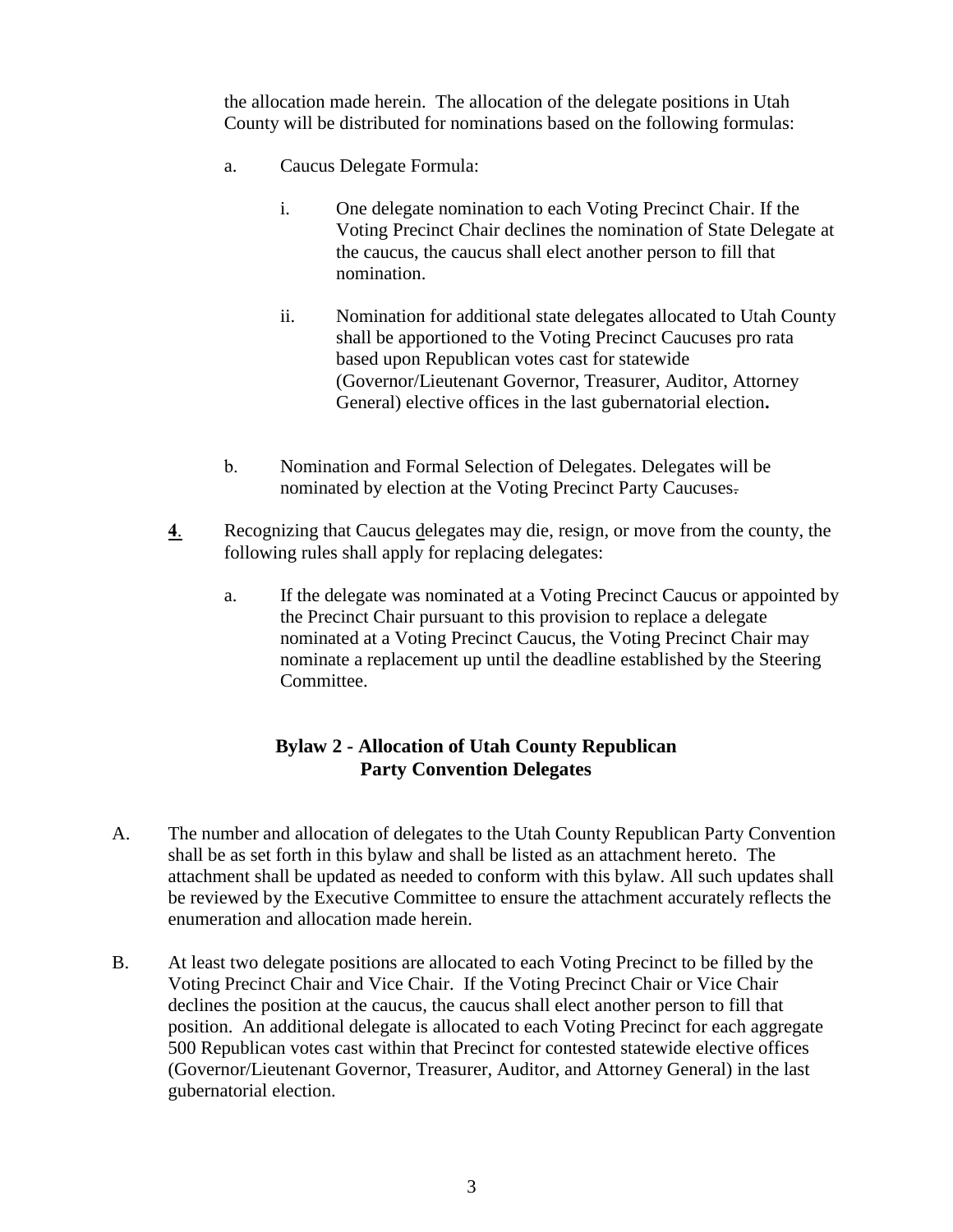- C. Ex Officio delegate positions are allocated for the following offices when held by a resident of Utah County:
	- 1. Executive Committee Members
	- 2. Legislative District Vice-Chairs, Education Officers, Committee Members I, and Committee Members II
	- 3. Federal Republican Elected Officials
	- 4. State Republican Elected Officials
	- 5. County Republican Elected Officials
	- 6. State-Wide Republican Party Officers
	- 7. All Past County Chairs
- D. If any delegate no longer qualifies under the criteria which made him/her a delegate, that individual loses the delegate authorization and the delegate slot becomes vacant.
- E. Vacancies occurring in the Voting Precinct allocations may be filled by appointment by the Voting Precinct Chair subject to subsequent approval of the Central Committee. If the Voting Precinct Chair fails to make an appointment by the cut-off date set by the Steering Committee, the Legislative District Chair may make the appointment in that precinct subject to subsequent approval by the Central Committee. Vacancies occurring in the Ex officio category are automatically filled by the individual entering the qualifying position.
- F. The Utah County Republican Party Secretary shall maintain a record of the votes per Voting Precinct upon which the allocation of Voting Precinct delegates were based. This record will be available to any individual upon request to the Secretary.

## **Bylaw 3 - State Central Committee Members**

- A. **Allocation from state party.** The sitting members of the Utah State Republican Party Central Committee shall determine the number of positions on the State Central Committee allocated to the Utah County Republican Party for the next two year term. The allocation shall be proportional.
- B. **Election.** The members of the State Central Committee from the Utah County Republican Party shall be elected as follows:
	- 1. The County Chair and County Vice-Chair shall serve as two of the county's representatives to the State Central Committee.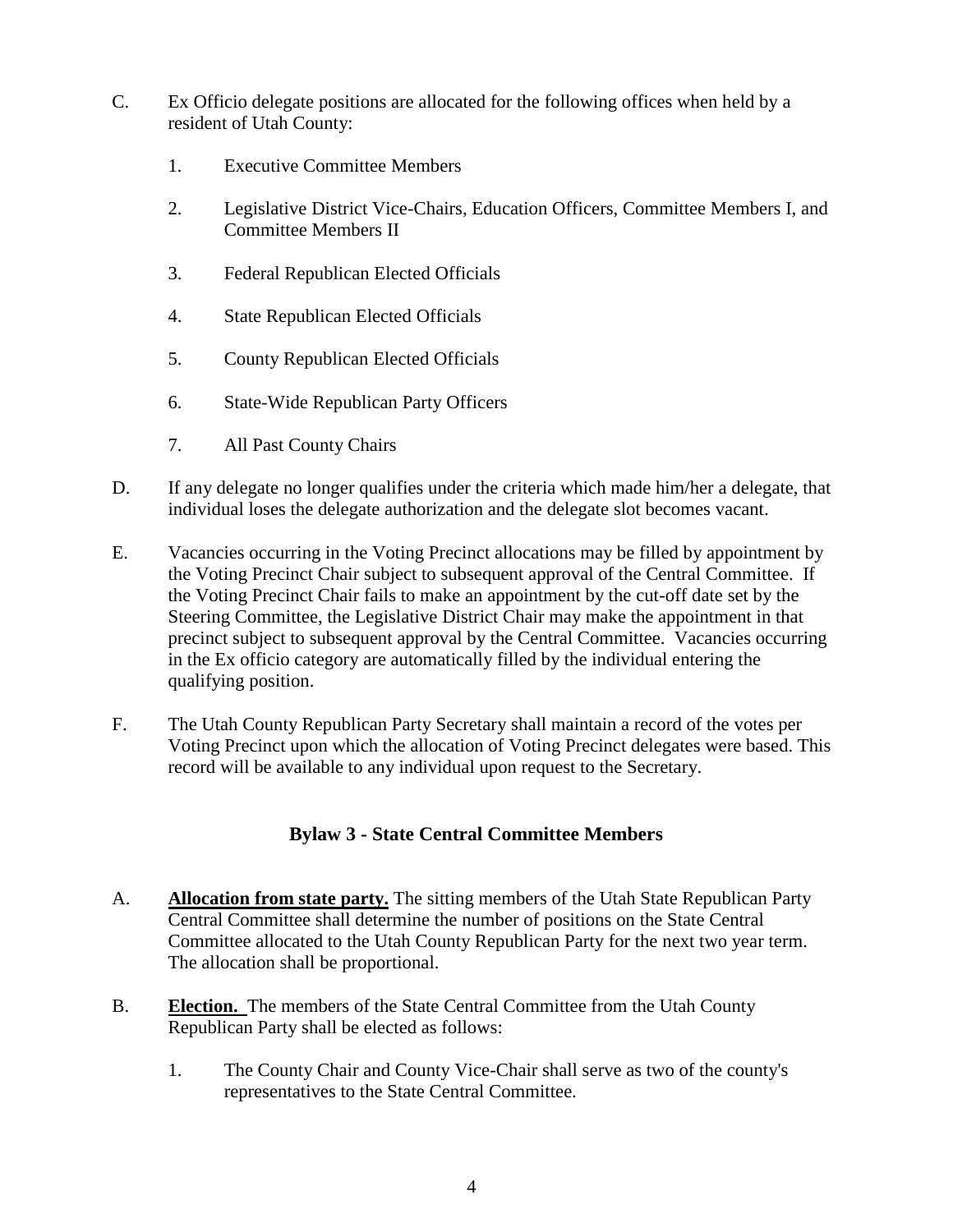- 2. The remaining number of State Central Committee members allocated to represent Utah County on the State Central Committee shall all be apportioned to the Senate Districts according to relative Republican strength of Utah County Precincts within the District, and elected by a majority of the delegates of each respective Senate Caucus held in conjunction with the Utah County Republican Party Organizing Convention, said elections to be under the direction of the Steering Committee which may approve the use of preferential voting.
- C. **Vacancies.** Vacancies arising from death, resignation, or any other cause, shall be filled by the next highest eligible vote recipient from the list of candidates who ran for a seat on the State Central Committee and received a majority vote in the same Senate District at the previous County Organizing Convention. In the case of a tie, a coin toss will decide the one to whom the seat will be offered. If the list of candidates who received a majority vote has been exhausted, the vacancy will be filled by the County Executive Committee. Names for consideration shall include anyone who in writing prior to the next Executive Committee meeting indicates interest in serving, and nominations from any member of the Executive Committee. All nominees shall reside in the Senate District in which the vacancy occurs. The Executive Committee shall approve a replacement who shall fill the unexpired term. The selected person shall serve pending ratification by the County Central Committee at its next meeting.
- D. **De Facto Resignation.** Upon any member of the State Central Committee missing three State Central Committee meetings per term for any reason, that member shall be considered to have resigned, and shall be replaced according to the provision above on filling vacancies.

#### **Bylaw 4 - Financial and Budget Policies**

- A. In conducting the day-to-day affairs of the Utah County Republican Party, the Steering Committee shall have the power to transfer between line items of the budget with the approval of a majority of the Steering Committee, but only the Central Committee shall have the power to change the total budget or to approve deficit spending.
- B. Spending Limits.
	- 1. All individual expenditures exceeding \$5,000 must have the specific approval of the Central Committee.
	- 2. All individual expenditures exceeding \$2,000 must have the specific approval of the Executive Committee.
	- 3. All individual expenditures of \$500 or more must have specific approval of the Steering Committee.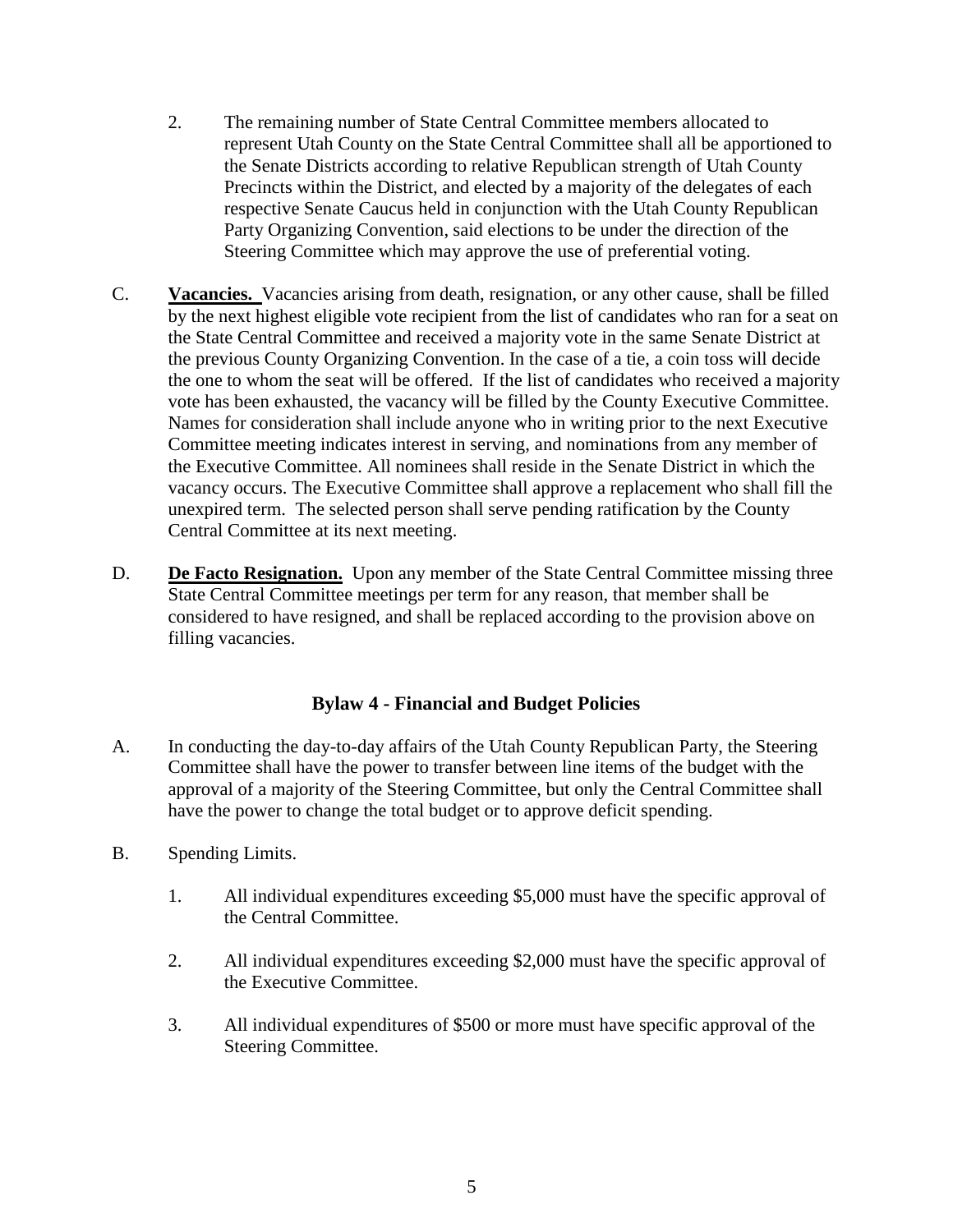- 4. All individual expenditures of less than \$500 must have the approval of at least two of the four party officials who are checking signatories.
- C. When handling cash from major fund drives, at least two unrelated people will open, count, prepare and deliver the bank deposit.
- D. When the Steering Committee makes payments for authorized expenditures from party funds, such payments shall be made only by check, shall require the signatures of any two of the four Elected County Party Officers, and shall have been approved by the appropriate governing committee as budgeted.
- E. On or before October 1st of each year, the Central Committee shall approve a budget for the coming election cycle.
- F. Prior to each organizing convention, a financial review shall be conducted by an independent CPA firm which is appointed by the Central Committee and which is independent of the Executive Committee. The results of the review shall be presented to the Central Committee and reported at the County Convention.

## **Bylaw 5 - Republican Party Accountability**

- A. Elected and Appointed Officers All elected and appointed Party officers, including County Party Chair, Vice-Chair, Treasurer, Secretary, and appointed Officers and Committee Members; all Legislative District Chairs, Vice-Chairs, Education Officers and Committee members; all Voting Precinct Chairs, Vice-Chairs, Secretaries, Treasurers, and Committee Members; and members of any other standing and/or ad hoc committees shall, upon assuming office, agree to:
	- 1. Fulfill the obligations and responsibilities specified in the Utah County Republican Party Constitution.
	- 2. Publicly support only Republican candidates for partisan public office. Any officer who publicly supports or runs as a non-Republican Party candidate in a partisan race will be subject to removal for cause from his/her elected or appointed office. ("Publicly supports" includes such things as, but is not limited to, giving written or oral public endorsements, posting signs, allowing the use of the officer's name in campaign literature, writing letters to the editor, providing money or in-kind contributions.)
	- 3. Submit in writing to the Executive Committee, upon filing for any partisan public office, notification of said filing and to take a Leave of Absence until no longer a candidate for partisan public office. During the Leave of Absence, the Elected or Appointed Officer will retain all Convention voting privileges associated with the delegate status of the office. However, all obligations and responsibilities specified for the office shall revert to the remaining officer holders for the organization, precinct, or district.
	- 4. Resign from their Utah County Republican Party office upon being elected to a partisan public office.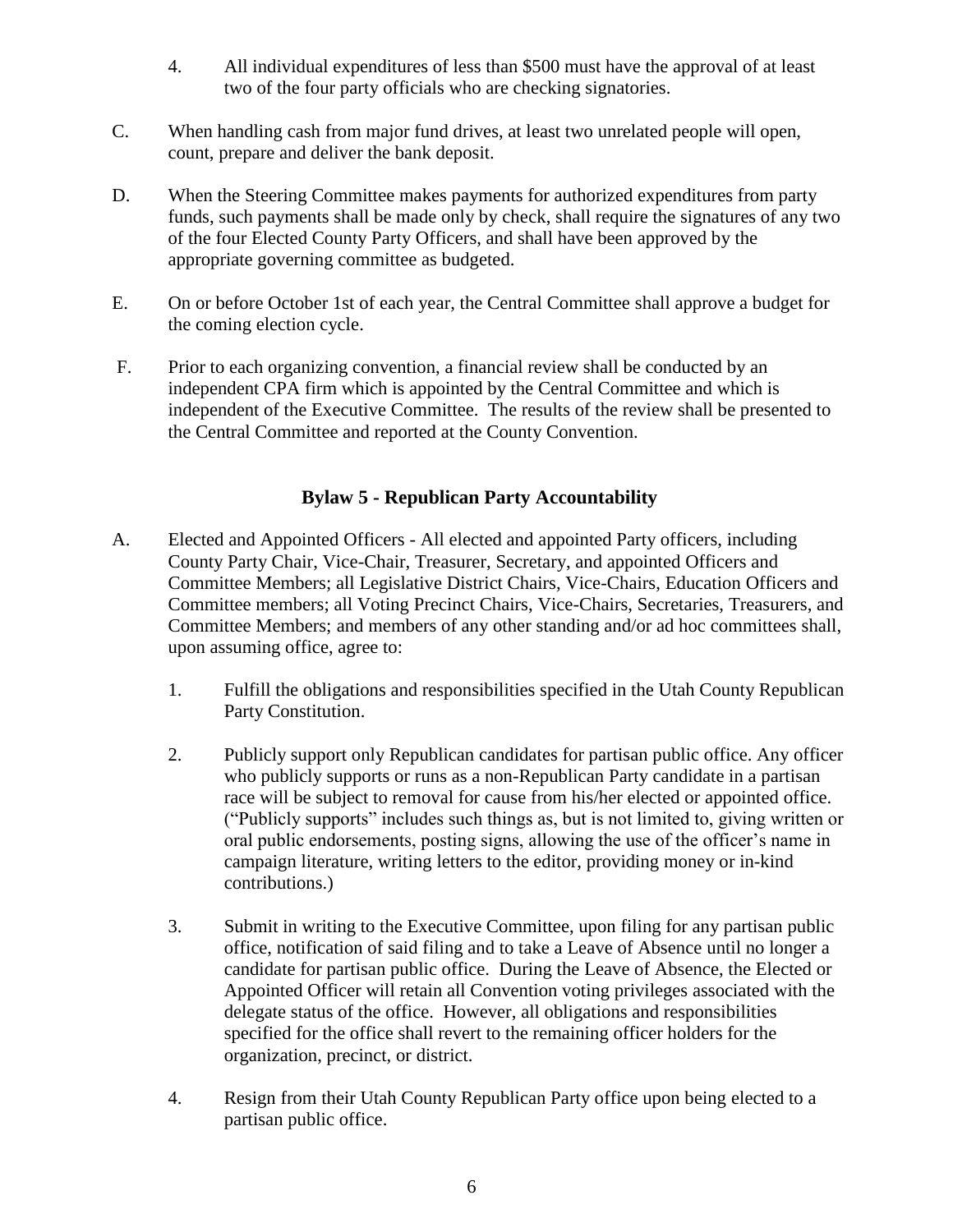- B. Candidates for Public Office All Republican candidates who have declared their intention to seek a partisan elected office, county office or legislative office within Utah County, shall be requested to meet with the Steering Committee, or its designee, prior to convention to discuss written instructions, approved in advance by the Executive Committee, regarding the Party's standards of and candidates willingness to adhere to:
	- 1. Fitness for public office, including but not limited to maintaining the highest degree of honesty, morality, and integrity and refraining from any conduct which would cause embarrassment to the Party; and
	- 2. Publicly support only Republican candidates for partisan public office; and
	- 3. After the Utah County Republican Party has a nominee, any elected office holder or candidate who supports (i.e. money or in-kind contributions, posting signs, public endorsements, etc.) or runs as a non-Republican Party candidate will be ineligible to run as a Republican during the next election cycle for any Utah County Republican Party office or partisan elected office nominated by the Utah County Republican Party.
	- 4. Each candidate shall be briefed concerning Party procedures, platform, and actions for any candidate's failure to abide by these standards. In the event a candidate refuses to meet with the Steering Committee, refuses to agree to abide by these standards, or materially deviates from these standards during the campaign, the Party may withdraw its support and communicate the same to all voting delegates prior to the convention, or take any other action consistent with this Bylaw.
- C. County Party Officers All county level Party officers including the County Chair, Vice-Chair, Treasurer, Secretary; and the five Appointed Officers; must show pre-convention and primary neutrality toward Republican candidates for public office where Republican opposition exists. Such things as, but not limited to, written endorsements or criticism, the use of officers' names in campaign literature (with or without their Party titles), and written or verbal public statements, letters to the editor favoring or disfavoring one Republican candidate over another, are prohibited for these officers until the Party has chosen a nominee for the office in question. All other Party Officers at the Legislative District and Precinct levels must likewise be neutral, but only when using their party office titles either verbally or in writing.
- D. Officer and Delegate Accountability --
	- 1. Any member of the County Central Committee may file with the Executive Committee a written and signed complaint containing specific allegations that a Party officer or delegate has violated these standards. The Executive Committee must act upon any such complaint in a timely manner, including the possibility of removal for cause, as specified in Article III.G.2.d. of the Constitution.
	- 2. The Central Committee may discipline any Party officer or delegate without prior action by the Executive Committee, as specified in Article III.G.1.i. of the Constitution.
	- 3. Any officer or delegate removed for cause shall be ineligible to hold Party office or delegate position in the next election cycle.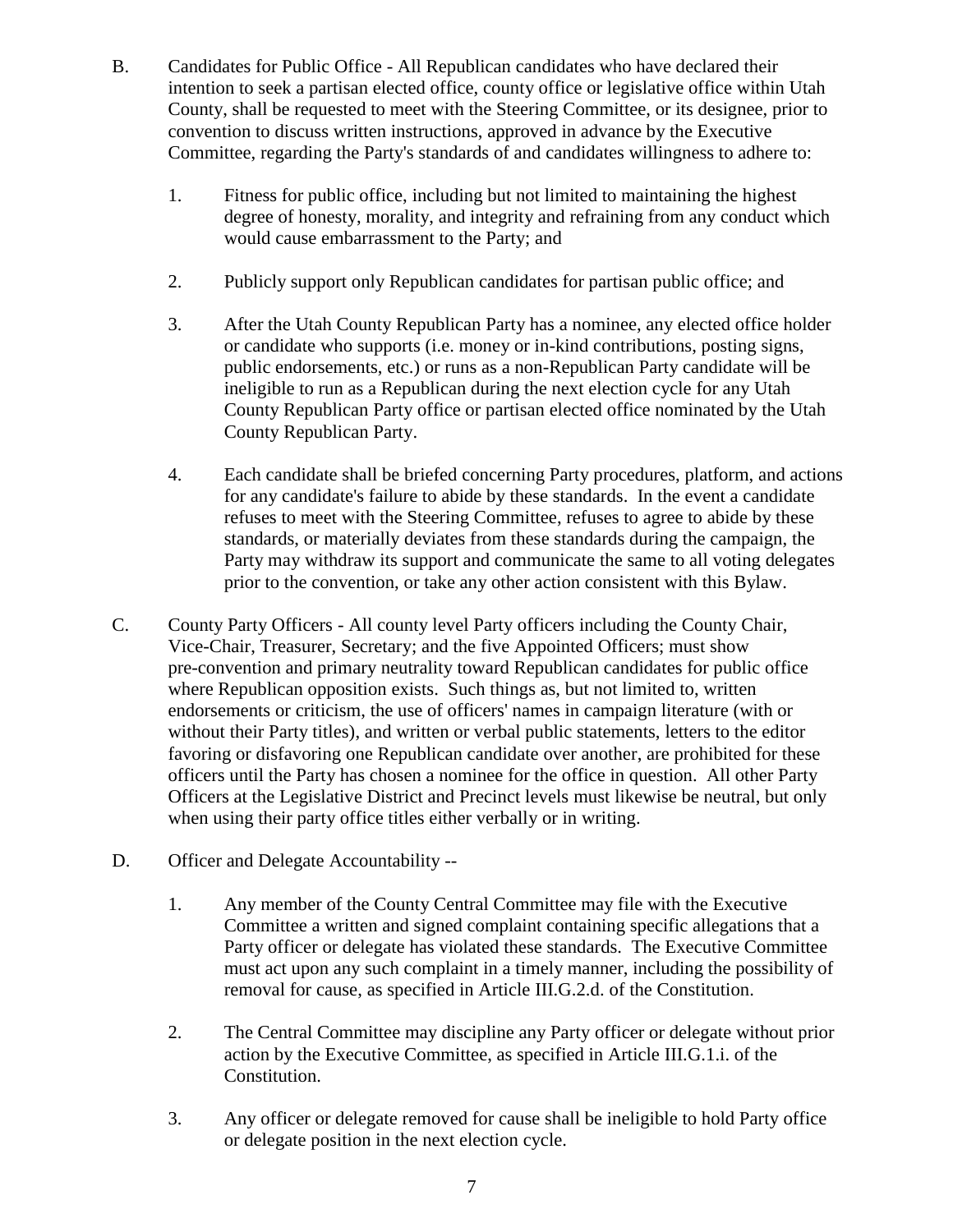## **Bylaw 6 - Meetings and Conventions**

- A. Voting Precinct Caucus Meetings shall be held by each Voting Precinct entitled to delegates on the date determined by the State Republican Party leadership. The caucus meetings shall be held each general election year for the purpose of organizing to effectively participate in the political process as directed by the Central Committee.
	- 1. Each Meeting shall convene at the time and place appointed, which place shall be within the precinct or in a public building in a nearby precinct. Notice of the time and place of the meeting shall be posted in at least three public places in the precinct at least five days prior to the date of such meeting; and the notice shall specify the number of delegates to the County Party Conventions to be elected.
	- 2. Only citizens who will be at least eighteen years old by the next November election and who reside in the Voting Precinct shall be entitled to vote in the Voting Precinct Caucus.
	- 3. Each Voting Precinct Caucus shall elect Voting Precinct Officers and County Convention Delegates, shall nominate a specified number of Delegates to the State Republican Party Conventions, and shall submit nominations for Registration Agents and Election Judges to the County Clerk.
	- 4. Balloting, or the opportunity therefore, shall continue for at least one hour after the time the meeting opens for business. The results of balloting shall be submitted through Legislative District Chairs to the Steering Committee immediately after adjournment.
- B. The Legislative District Organizing Caucus
	- 1. The Legislative District Organizing Caucus shall be held by the direction of the Executive Committee between July 15 and December 1 following the Organizing Convention. In organizing year following a Federal Census Legislative District Caucuses may be held anytime after the Organizing Convention through February 1.
	- 2. The Legislative District Organizing Caucus business shall include, but is not limited to, the election by ballot of the three District officers. Legislative District Committee Members I and II and/or their replacements shall be appointed by the Legislative District officers.
	- 3. Meeting Notification. The County Party Secretary shall send by postcard to all voting caucus members an "Official Call" thirty days prior to the District Organizing Caucus. The call shall include, but is not limited to, the terms of eligibility, the process of declaring candidacy, the date, time and location of the district caucus.
	- 4. Eligibility. Any registered Republican living in the district is eligible to file as a candidate.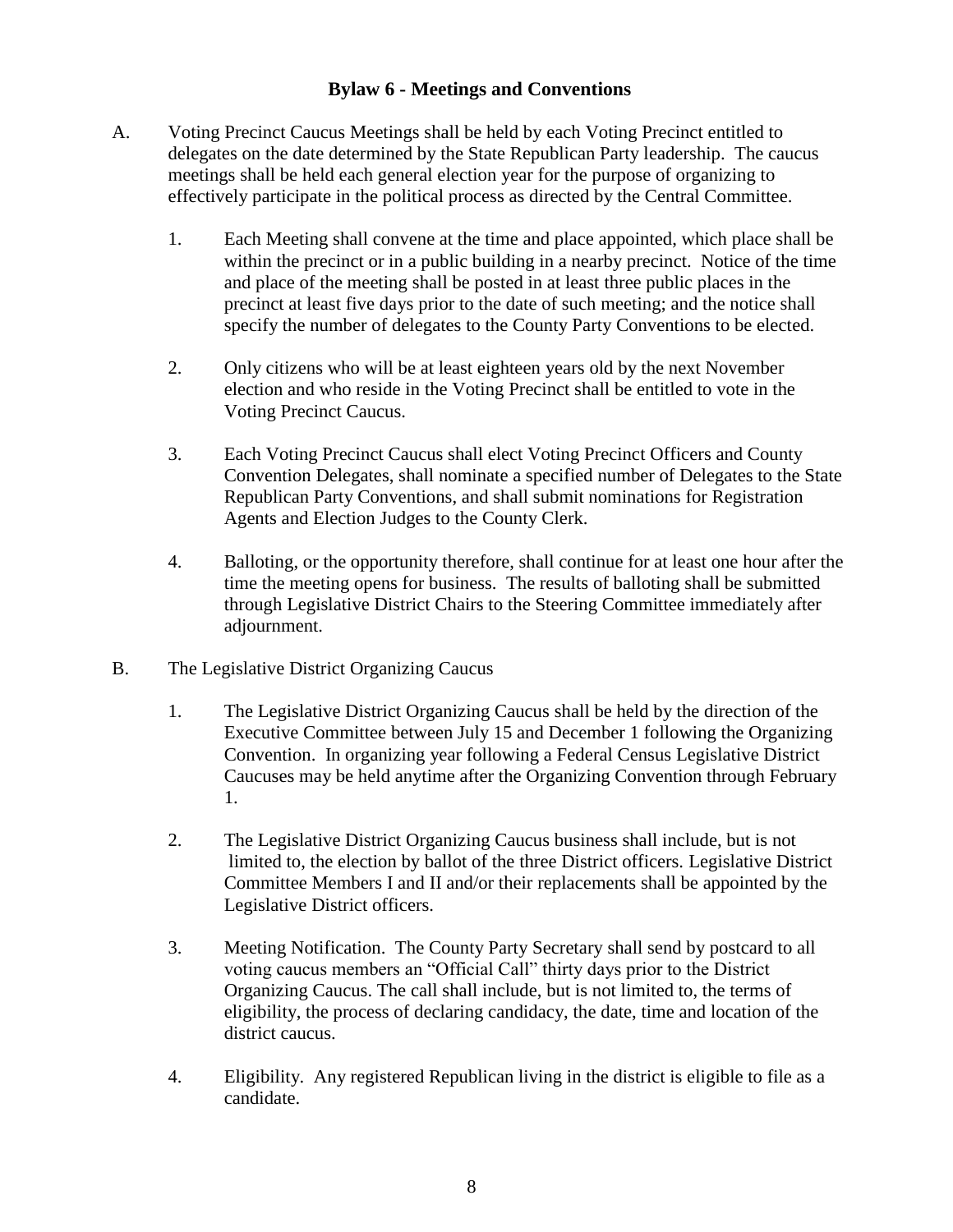- 5. Nominations. To be considered a candidate for a district office, a declaration of candidacy for each office must be filed with the County Party Secretary at least fourteen days prior to the District Caucus.
	- a. The County Party Secretary shall provide official notice of all declared candidates to all voting district caucus members at the close of the filing period. The method of notification shall be by email and posting on the County Party website.
	- b. Candidates for any Legislative District Officer without an opponent will be elected by acclamation.
	- c. Nominations from the floor will only be accepted for positions where few than two candidates exist.
	- d. The Legislative District officers shall serve until the completion of the next Legislative District Organizing Caucus.
- 6. Vacancies. District officer or committee member vacancies shall be filled pursuant to Bylaw 9.D.
- C. Central Committee Meetings
	- 1. The Central Committee shall meet sufficiently in advance of Voting Precinct Caucuses, Conventions and elections to conduct party business preparatory to those events and at other times as determined by the Executive Committee.
	- 2. The Central Committee shall meet within one month of the Voting Precinct Caucuses to set the schedule of meetings for the next six months and tentatively for the next two years and for the members to learn their duties and become familiar with this Constitution.
	- 3. The Central Committee may at any meeting consider and vote upon changes to these Bylaws or recommended changes to the Party Constitution.
- D. Nominating Convention
	- 1. The Utah County Republican Party Nominating Convention shall be held during the month of April or May of each even-numbered year and before the State Republican Party Nominating Convention, for the purpose of selecting party candidates for the County Elections. Oral notice of the convention shall be given at each Voting Precinct Caucus meeting and written notice shall be mailed to each delegate. The Convention shall convene at the time and place designated by the Executive Committee and shall conduct party business as directed by the Executive Committee.
	- 2. The Utah County Republican Party Nominating Convention business shall include, but is not limited to, the following:
		- a. Certification of County Delegates to the Convention.
		- b. *Repealed*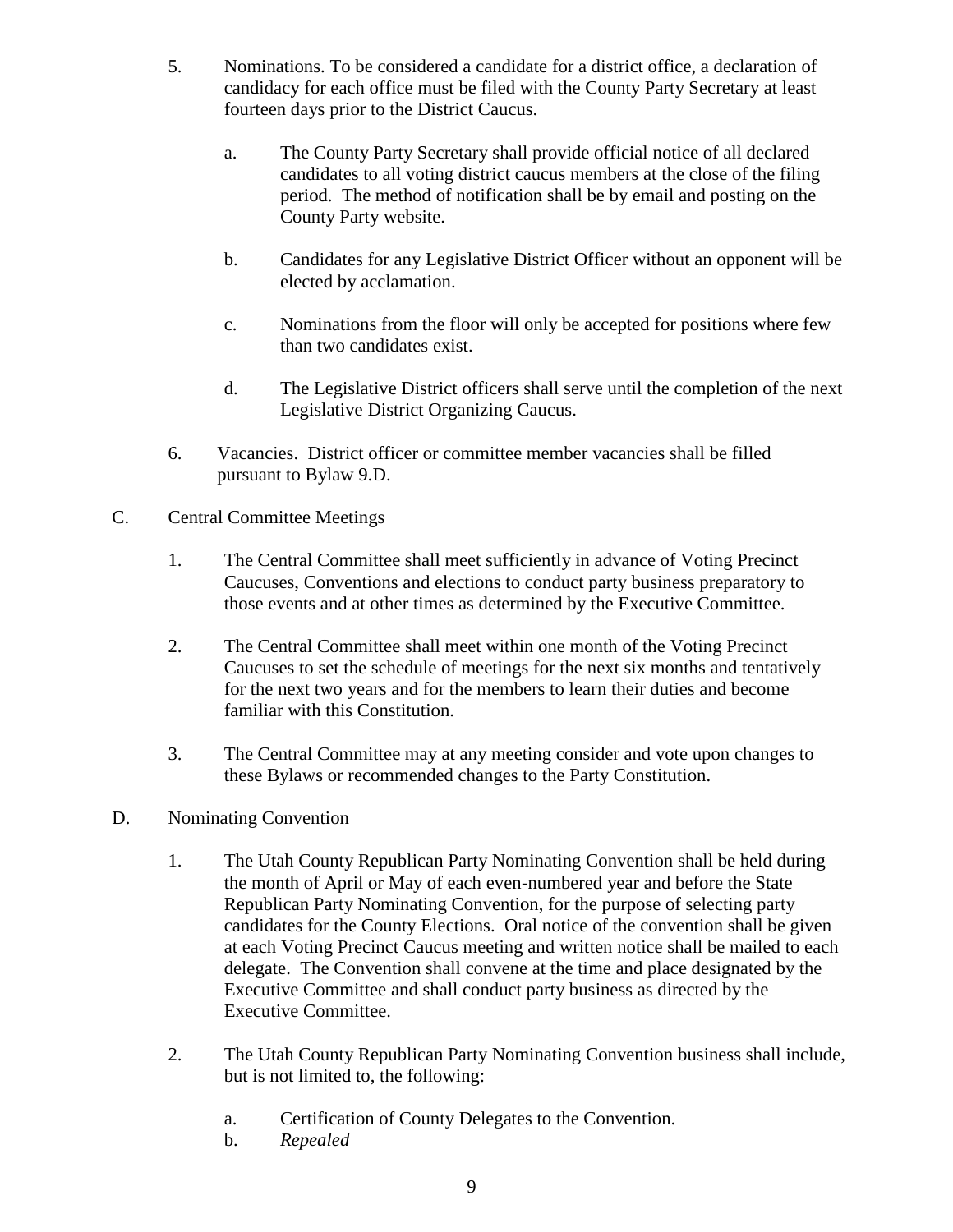c. Selection of Delegates to the State Republican Party Convention by the following motion:

"I move that we elect the Delegates to the Utah State Republican Convention from Utah County. These Delegates are those persons nominated as State Delegates according to the formula adopted by the Central Committee in Bylaw 1. Those nominees include those nominated in their Voting Precinct Caucuses and those nominated by the Steering Committee as provided in Bylaw 1. A list of these nominated Delegates has been submitted to the Convention Chair."

- d. Nomination of Candidates: Nominating and seconding speeches may be made on behalf of any candidate who has properly filed a declaration of candidacy or an acceptance thereof with the County Clerk. Caucuses of delegates from political subdivisions may be held in conjunction with the Convention to receive nomination of candidates for offices representing such subdivisions.
- e. Balloting: Only certified delegates shall proceed to cast official secret ballots for all contested offices. Balloting shall open and close at the discretion of the convention for such time as will afford all duly accredited delegates an opportunity to cast their ballots.
- f. Election Results: Ballots shall be counted by judges selected by the Convention. Unless the Central Committee adopts differing rules at least sixty (60) days prior to a Convention, the following rules shall apply to balloting at a Convention:
	- i. Upon completion of the counting of ballots by the Convention Judges, if one Candidate receives sixty percent or more of the votes cast, he or she shall become the party's Candidate in the General Election without running in the Primary Election.
	- ii. If there are five or more candidates and no Candidate receives sixty percent or more of the votes cast, the three Candidates who receive the highest number of votes shall be placed on a ballot and voting shall proceed again. If one Candidate then receives sixty percent or more of the votes cast, he or she shall become the party's Candidate in the General Election without running in the Primary Election.
	- iii. If there are fewer than five candidates and no Candidate receives sixty percent or more of the votes cast, or if no Candidate in the second round of balloting described above receives at least sixty percent of the votes cast, the two Candidates who receive the highest number of votes shall be placed on a ballot and voting shall proceed again. If one candidate then receives sixty percent or more of the votes cast, he or she shall become the party's Candidate in the General Election without running in the Primary Election.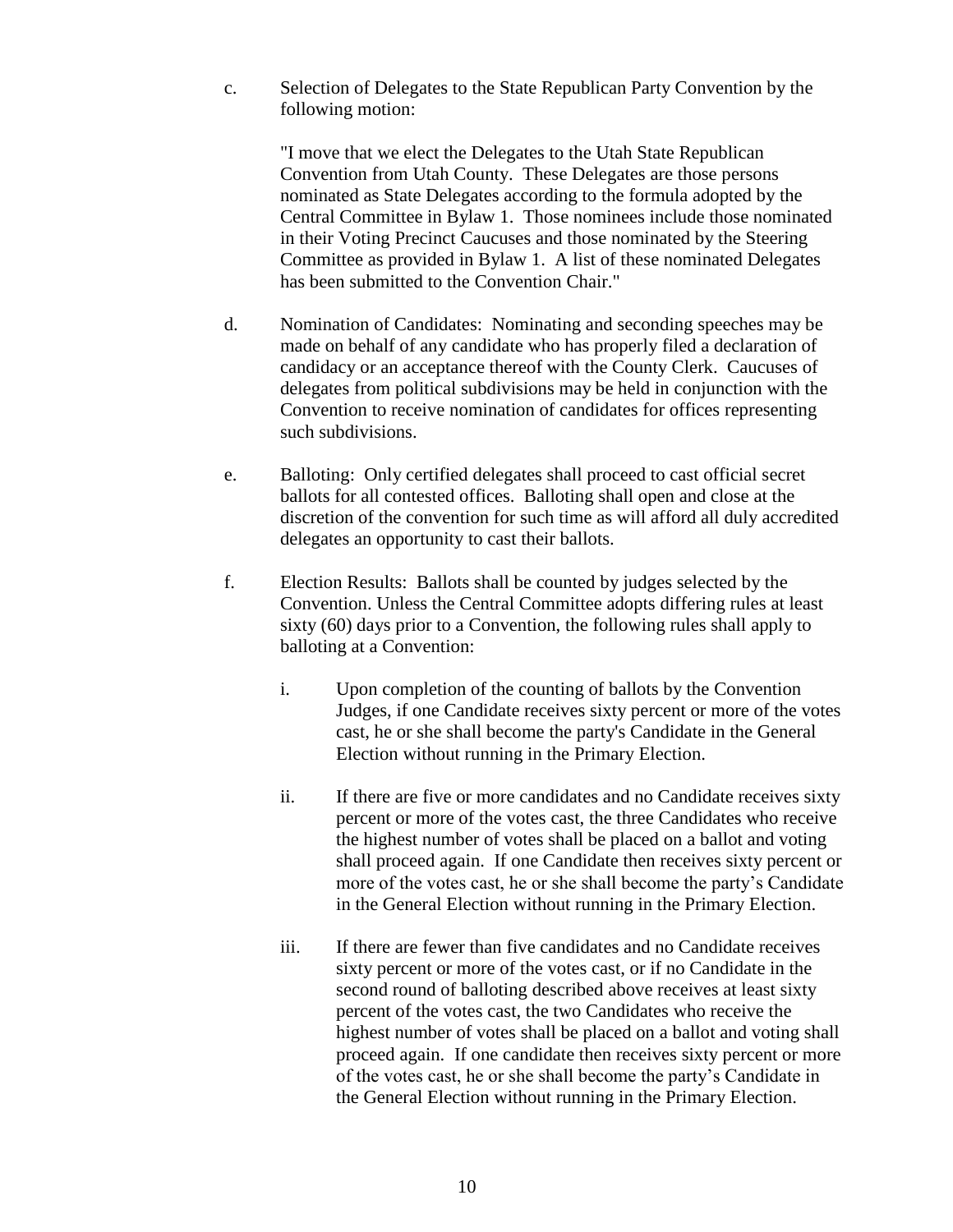- iv. If, in the balloting described above, no Candidate receives at least sixty percent of the votes cast, the two final candidates shall be declared the party's nominees to run at the Primary Election.
- E. Organizing Convention
	- 1. The Utah County Republican Party Organizing Convention shall be held on or before the 15th of August of each odd-numbered year. Notice of the Convention shall be mailed no later than forty days prior to the date of the Convention to the same delegates as attended the next previous Nominating Convention or to their duly appointed successors. The Convention shall convene at the time and place designated by the Central Committee and shall conduct party business as directed by the Executive Committee.
	- 2. The Utah County Republican Party Organizing Convention business shall include the election by ballot of the four County Party Officers and the State Central Committee members as provided in the Bylaws. Only qualified members who filed a declaration of their candidacy with the County Party Secretary at least fourteen days before the convention shall have their names placed on the ballots provided by the Party. The Convention Chair shall certify to the Convention the election results.
	- 3. Ratification of Platform amendments adopted by the County Central Committee.
- F. The Executive Committee shall call other meetings and conventions as needed.
- G. Candidates for any office are prohibited from being in the ballot counting area while ballots are being counted for their own race.

## **Bylaw 7 - Midterm Vacancies in the Legislature**

- A. In the case of a mid-term vacancy of a Republican in the Utah State Senate or House of Representatives for a district entirely within Utah County, the Party shall call a convention of county delegates residing in the precincts comprising the district having the vacancy for the purpose of electing a replacement.
- B. Such election shall follow the same voting procedures and rules used for Nominating Conventions as outlined in Bylaw 7, Section D, governing the selection of party candidates, except as modified below.
	- 1. If, after the round of balloting in which only two candidates remain, neither candidate receives at least sixty percent of the votes cast, the vote totals for each candidate shall be announced and voting proceed one last time. The candidate who then receives the most votes shall be the Party's selection to fill the midterm vacancy.
	- 2. In the case of a tie between the two remaining candidates, the Party selection to fill the midterm vacancy shall be determined by a coin toss.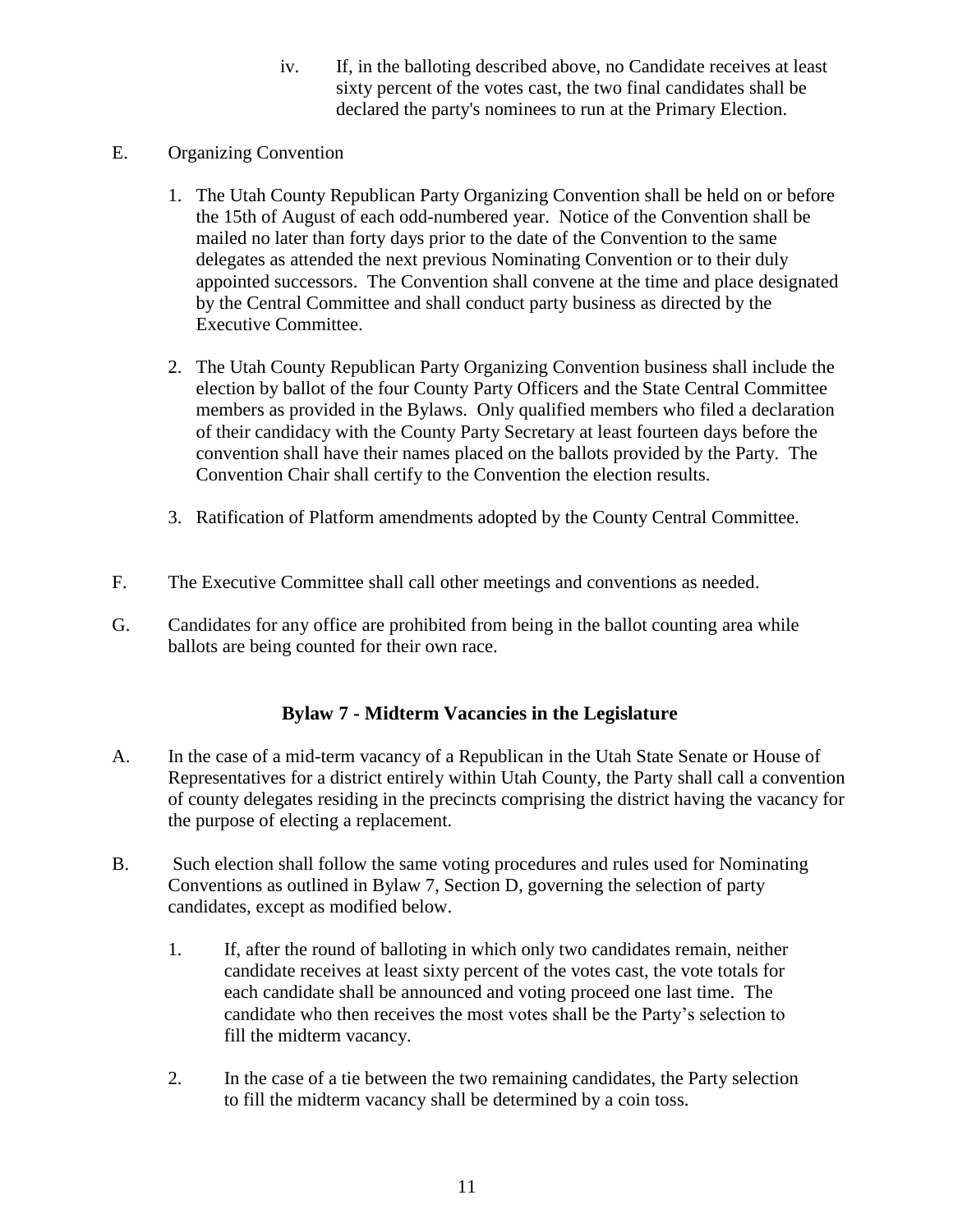- C. Eligibility. Any candidate who was registered as a Republican in the most recent general election and is currently eligible to file as a Republican candidate may file for a midterm vacancy.
- D. The Party Chair and Secretary shall certify the selection made under this bylaw to the State Party Chair in accordance with Utah Code section 20A-1-5-3.

#### **Bylaw 8 - Committee Procedures**

- A. The **Steering Committee** shall meet as needed, but not less than once a month. Additional meetings shall be held at the call of the County Party Chair or at the request of any two Steering Committee members. A quorum shall consist of a majority of its members.
	- 1. When the Steering Committee vetoes motions passed by the Central Committee, vetoes must be submitted in writing to the County Party Secretary at the meeting where the motion is passed or no later than seven days thereafter. Vetoes presented to the Secretary during the meeting in which the motion is passed may be over-ridden by the Central Committee only at that meeting. If the veto occurs after the meeting in which the motion is passed, the County Party Secretary shall mail a notice to each member of the Central Committee, which notice shall contain a copy of the motion, with the reason for the veto, and a call to a Central Committee Meeting for the purpose of considering an over-ride of the veto. The notice shall be mailed no later than seven days after the veto is received by the Secretary. Each Central Committee Meeting called to consider an over-ride shall be held no earlier than seven days after the notice is mailed and no later than twenty-four days after the veto is received by the Secretary.
	- 2. Each of the officers of the Steering Committee may appoint such committees and/or assistants as needed to perform the functions of said office with the approval of the Steering and Executive Committees, such committees and assistants being accountable to the appointing authority. Such assistants or committees may attend meetings of the Steering, Executive, and Central Committees as needed when invited by the Party Chair, but shall have no voice nor vote in any such meeting unless also a member of that body or unless invited by the Party Chair to speak.
- B. **Executive Committee**. Chairs of the Legislative Districts may appoint a proxy, in writing, from among their subordinate officers to represent them in their absence. The Executive Committee shall meet at least once each month. Additional Executive Committee Meetings may be called by the County Party Chair, the Steering Committee or the Executive Committee. A quorum shall consist of a majority of legislative district chairs, or their proxies, and a majority of the Executive Committee.
- C. **Central Committee**. Proxies shall not be permitted, but a non-voting representative may attend to obtain information on behalf of any absent member. The Central Committee shall meet as needed, but not less than once a quarter. Central Committee Meetings may be called by the Steering Committee, the Executive Committee or upon the petition of ten percent of the members of the Central Committee. A quorum shall exist when at least one hundred Voting Precinct Chairs or Vice-Chairs are present.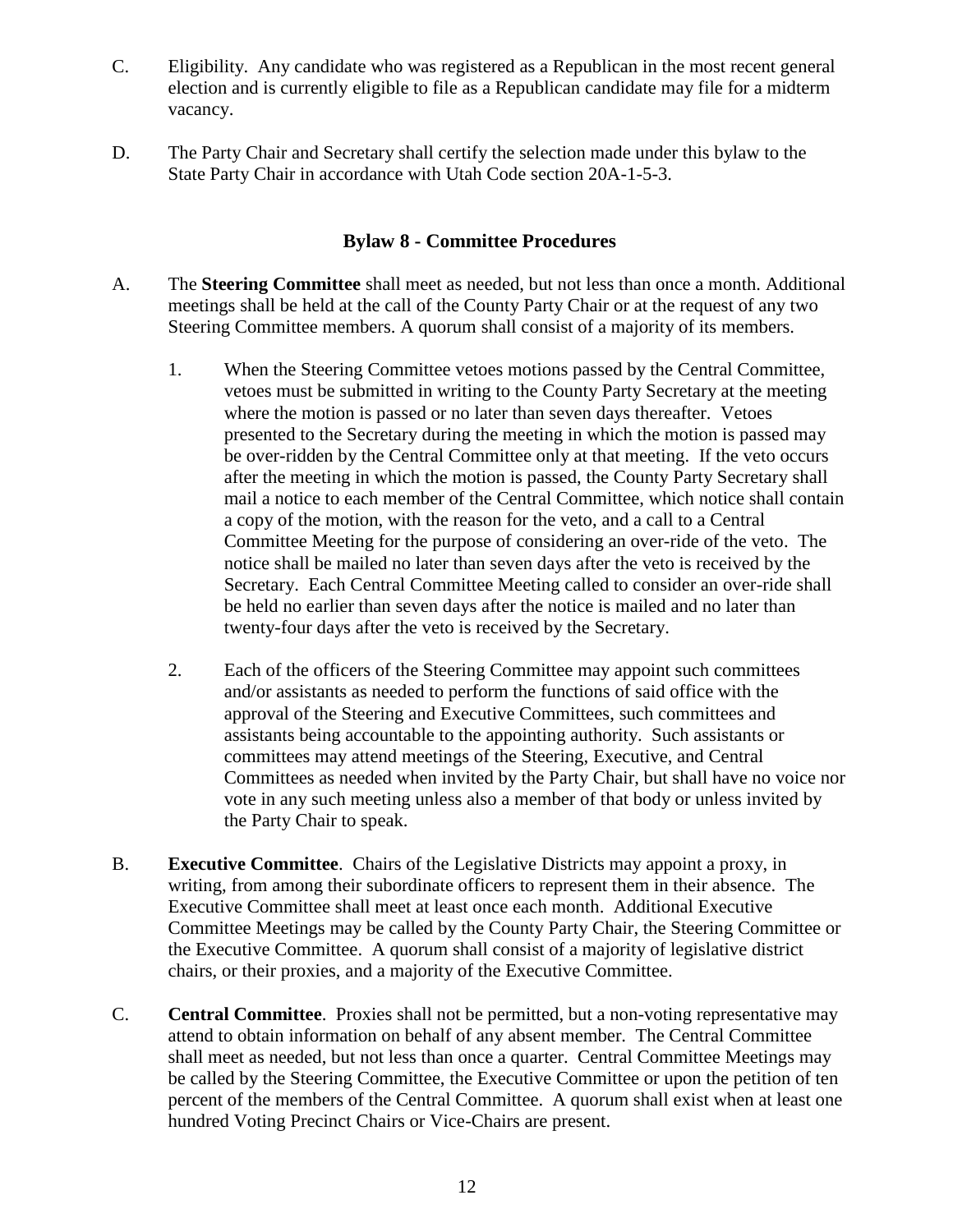The Central Committee has the power to over-ride a veto by the Steering Committee, which over-ride requires a two-thirds majority vote of the quorum present, provided that the over-ride occurs no later than the end of the next Central Committee Meeting held after the veto.

#### D. **Constitution and Bylaws Committee**

- 1. Number of Members. The Constitution and Bylaws Committee shall have seven (7) members. The Chair of the Constitution and Bylaws Committee shall become a member of the County Executive Committee.
- 2. Purpose. The Constitution and Bylaws Committee is the guardian of the Party Constitution and Bylaws.
- 3. Changes. The Constitution and Bylaws Committee is responsible for reviewing the Party Constitution and Bylaws and making recommendations to the County Central Committee for changes as the need arises. It is also responsible to review all proposed Party Platform revisions submitted and edit each proposed revision for style, form, balance, redundancy, and consistency prior to Executive Committee review of the proposed revision.
- 4. Exclusion. No County Wide Party Officer or County-Wide Party employee may be a member of the Constitution and Bylaws Committee.
- 5. Election. All members (including the Chair and Vice-Chair) shall be elected at the Third Quarter Central Committee Meeting during the "organizing" year.
- 6. Term. All members shall serve for a term of two years unless:
	- a. removed for cause, or
	- b. the member moves out of the County, or
	- c. the member resigns, or
	- d. the member dies.
- 7. Removal. Should any Committee member be removed from office as an officer or a delegate pursuant to Bylaw 11, C. (removal for cause), he/she shall automatically be removed from the Constitution and Bylaws Committee as well. This provision shall apply (in any case of removal for cause) to anyone serving on this Committee, whether that person is then serving as an officer [or a delegate] or not.
- 8. Nominations.
	- a. In order to be considered a candidate to serve as a member of this Committee, a declaration of candidacy must be filed with the County Party Secretary at least one week prior to the Central Committee Meeting of election.
	- b. Nominations will only be accepted from the floor if there has been an inadequate number of declarations of candidacy received to fill all vacancies. In such case, those who submitted declarations of candidacy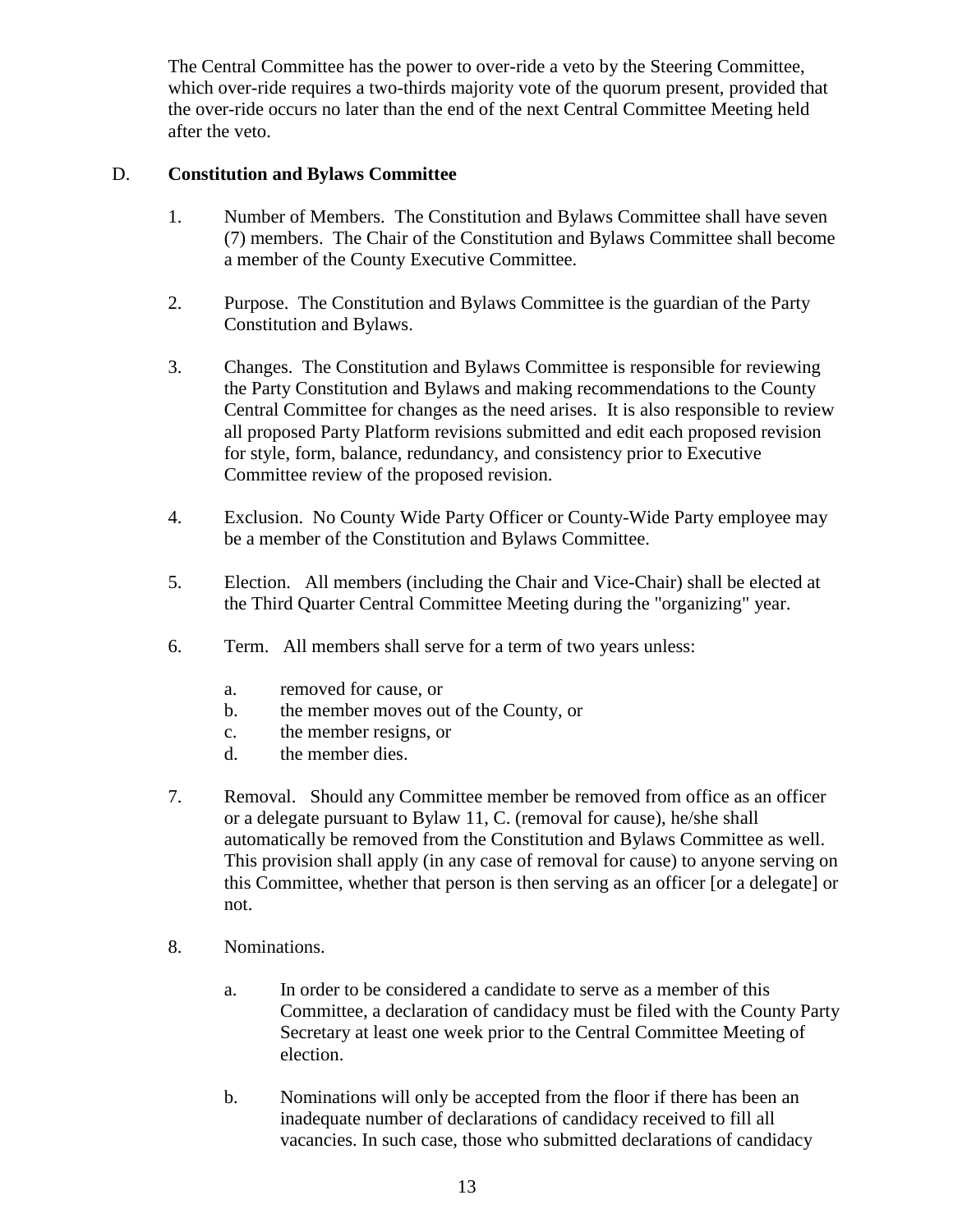will automatically be elected, and floor-nominated candidates will vie for election to the remaining positions.)

- c. The Chair and Vice-Chair of this Committee shall be nominated by the members of the Committee from among its members. Such nomination must then be ratified by both the Executive Committee and the Central Committee.
- 9. Meetings. Meetings shall be held from time to time as required in order to fulfill the purpose (D.2. above) and make necessary changes (D.3. above). The County Chair is responsible for setting and conducting the first meeting after members of the Committee have been elected.
- 10. Vacancies. The method of replacement to fill an unexpired term on this Committee shall be as follows:
	- a. If the Chairmanship becomes vacant, the Vice-Chair shall have the option of filling that position. The Constitution & Bylaws Committee members shall then nominate a qualified member of their Committee to become the new Vice-Chair. If the Vice-Chair declines the position of Chair, the Committee members shall nominate another qualified member of their Committee to fill that position. (In the event of a tie vote, the soon-to-be vacated Committee-member position described in b. below shall first be filled, and then another vote taken of the entire Committee.)
	- b. If any other Committee member position becomes vacant, the Committee Chair shall nominate a qualified member of the County Central Committee to succeed to the position.
	- c. The nominee in either case above shall serve an interim appointment with all the authority and responsibility of that position until such nomination is approved by both the Executive Committee and the Central Committee (or the nomination is rejected by either).

#### E. **Audit Committee**

- 1. Number of Members. The Audit Committee shall have five (5) members. The Chair of the Audit Committee shall become a member of the County Executive Committee.
- 2. Purpose. The Audit Committee shall select a qualified CPA firm to review or audit the Party's financial records for the past fiscal year. The Audit Committee shall oversee the review or audit and present the review or audit report to the Executive Committee for review and its recommendations for approval or disapproval of the review or audit report before submitting the review or audit report to the County Central Committee for approval.
- 3. Exclusion. No County-Wide Party Officer or County-Wide Party employee may be a member of the Audit Committee.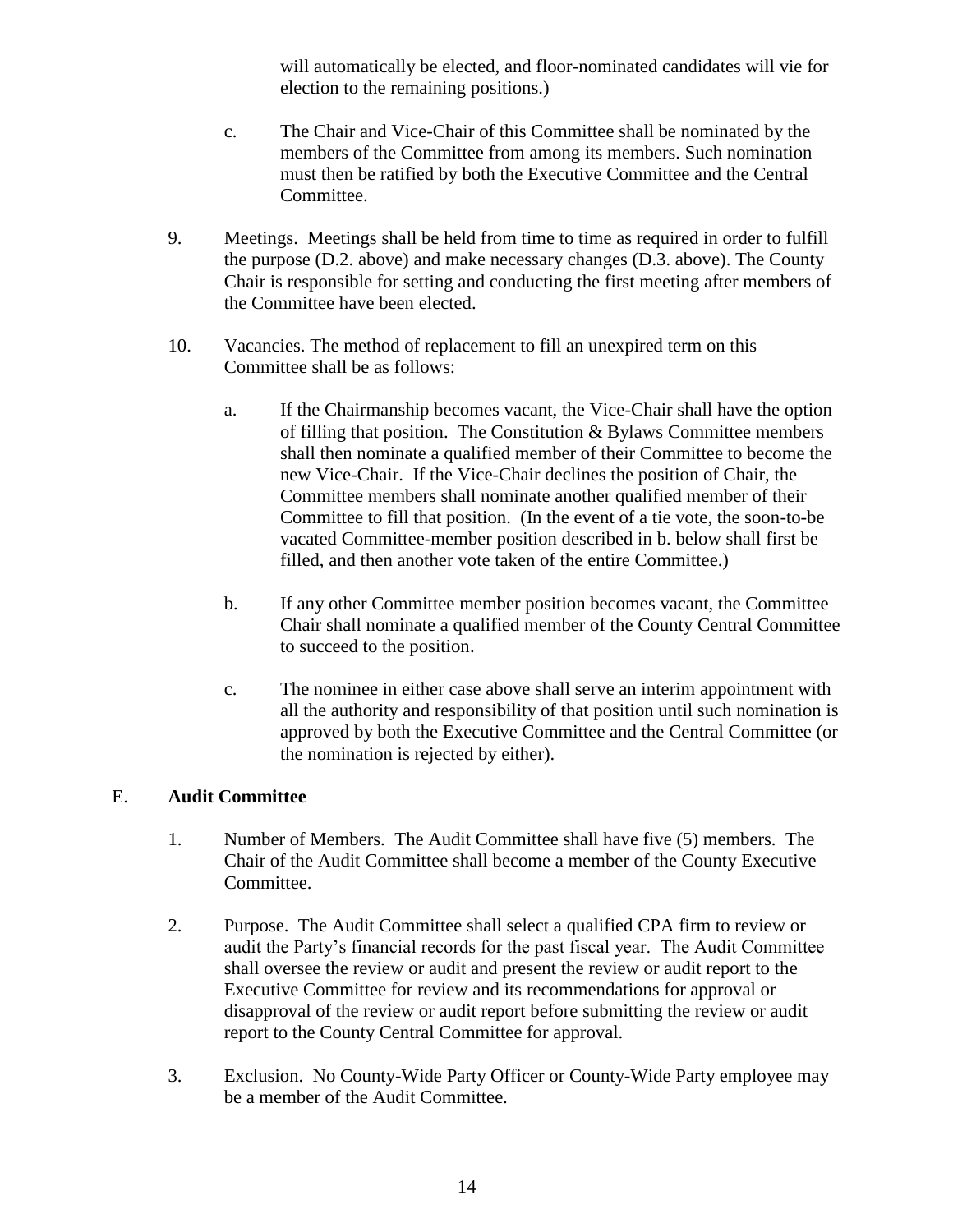- 4. Election. All members (including the Chair and Vice-Chair) shall be elected at the Third Quarter Central Committee Meeting during the "organizing" year.
- 5. Term. All members shall serve for a term of two years unless;
	- a. a member is removed for cause, or
	- b. the member moves out of the County, or
	- c. the member resigns, or
	- d. the member dies.
- 6. Removal. Should any Committee member be removed from office as an officer or a delegate pursuant to Bylaw 11, C. (removal for cause), he/she shall automatically be removed from the Audit Committee as well. This provision shall apply (in any case of removal for cause) to anyone serving on this Committee, whether that person is then serving as an officer [or a delegate] or not.
- 7. Nomination.
	- a. In order to be considered a candidate to serve as a member of this Committee, a declaration of candidacy must be filed with the County Party Secretary at least one week prior to the Central Committee Meeting of election.
	- b. Nominations will only be accepted from the floor if there has been an inadequate number of declarations of candidacy received to fill all vacancies. In such case, those who submitted declarations of candidacy will automatically be elected, and floor-nominated candidates will vie for election to the remaining positions.
	- c. The Chair and Vice-Chair of this Committee shall be nominated by the members of the Committee from among its members. Such nomination must then be ratified by both the Executive Committee and the Central Committee.
- 8. Meetings. Meetings shall be held from time to time as required in order to fulfill the purpose (E.2. above) of the Committee. The County Chair is responsible for setting and conducting the first meeting after members of the Committee have been elected.
- 9. Vacancies. The method of replacement to fill an unexpired term on this Committee shall be as follows:
	- a. If the Chairmanship becomes vacant, the Vice-Chair shall have the option of filling that position. The Audit Committee shall then nominate a qualified member of their Committee to become the new Vice-Chair. If the Vice-Chair declines the position of Chair, the Audit Committee shall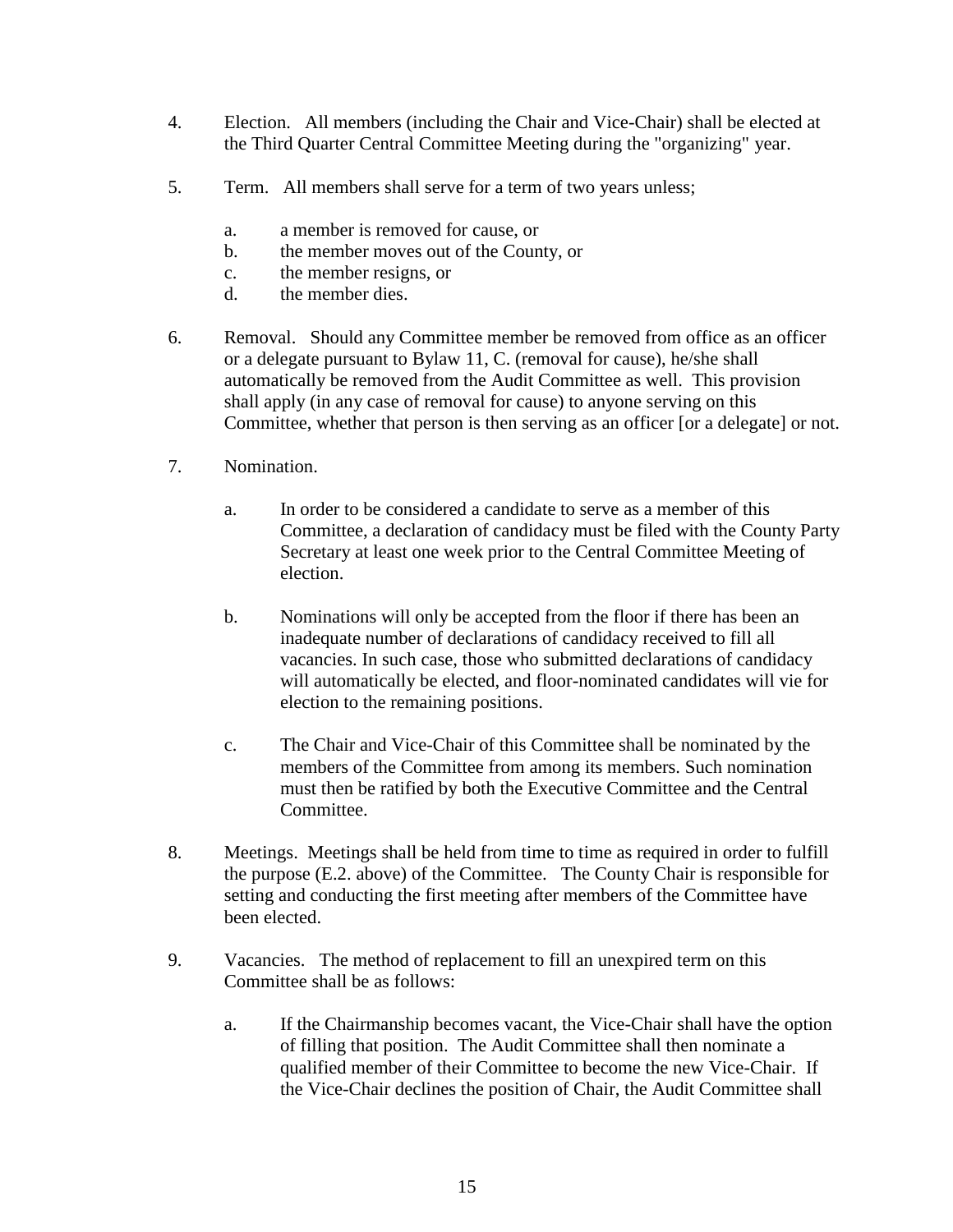nominate another qualified member of the Committee to fill that position. (In the event of a tie vote, the soon-to-be vacated Committee-member position described in b. below shall first be filled, and then another vote taken of the entire Committee.)

- b. If any other Committee membership position becomes vacant, the Committee Chair shall nominate a qualified member of the County Central Committee to succeed to the position.
- c. The nominee in either case above shall serve an interim appointment with all the authority and responsibility of that position until such nomination is approved by both the Executive Committee and the Central Committee (or the nomination is rejected by either).
- F. **Ad Hoc and Standing Committees** may be appointed by any Chair or by any governing committee and shall be accountable to the appointing authority.

#### **Bylaw 9 - Officers and Delegates**

- A. Officers shall provide, without discrimination or restriction, equal access to party information and services within the officer's responsibility to all Republican candidates for whom the officer's constituents may vote. The nine (9) members of the Steering Committee shall not publicly endorse or support any Republican Candidate for public office while the candidate is opposed by another Republican candidate for the same office.
- B. An Officer or Delegate who moves out of the geographic subdivision from which they were elected or appointed shall be considered to have resigned, de facto, and shall not continue in that office nor in any ex-officio positions associated with that office.
- C. No officer or delegate shall be removed from office except for cause and provided that the officer or delegate is given at least fourteen days' advance written notice of the allegation, is given opportunity for a fair hearing by the Executive Committee, and is given the right to appeal to the Central Committee for reconsideration of an adverse finding and recommendation by the Executive Committee. If the officer or delegate so charged fails to respond to the notice and fails to appear at the hearing, or if the officer or delegate does not appeal an adverse finding within fourteen days after the hearing, then the decision of the Executive Committee shall be final.
- D. In case of death, physical or mental disability, resignation or removal from office for cause of any elected party official or delegate or in the case of a vacancy for any other reason, the order of succession or the method of replacement to fill the unexpired term of office shall be as follows:
	- 1. When any Chairmanship becomes vacant, the Vice-Chair shall succeed to the Chairmanship without further approval, unless the Vice-Chair declines.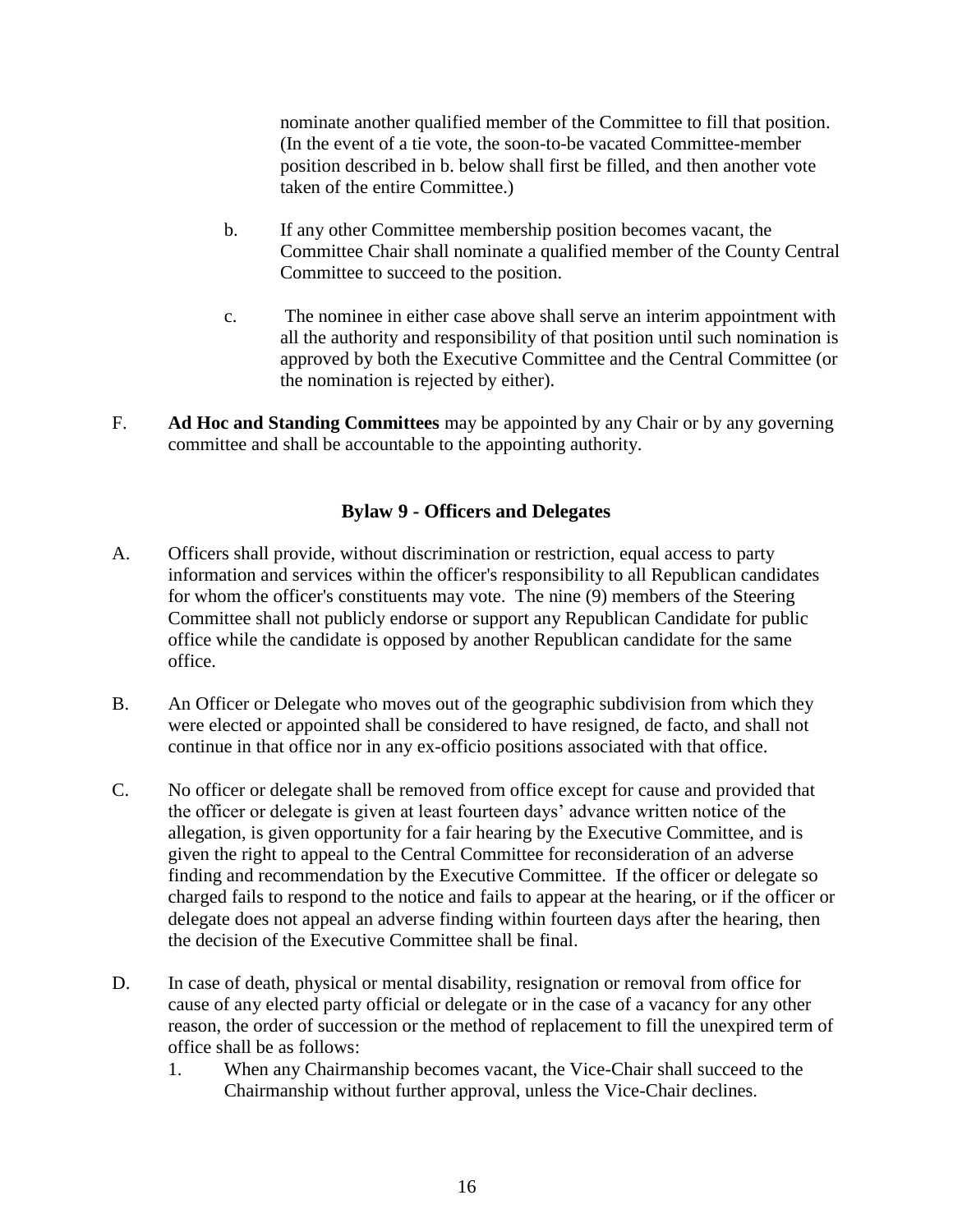- 2. When any Chairmanship becomes vacant and the Vice-Chairmanship is also vacant or the incumbent Vice-Chair declines succession, the following procedures will apply:
	- a. In the case of the County Party Chairmanship, the Executive Committee shall nominate a qualified party member to become the new Chair. The nominee and other candidates for this office shall file their candidacy with the County Party Secretary at least seven days prior to the next scheduled Central Committee Meeting. The Central Committee shall elect a replacement by ballot.
	- b. In the case of other Chairmanships, the Chair of the next higher level of organization shall nominate a qualified party member of that precinct or district to succeed to the office.
- 3. When any other position becomes vacant, the Chair of the respective organizational level shall nominate a qualified member of the electing area to succeed to the office.
- 4. The nominee in each case above shall serve an interim appointment with all the authority and responsibility of that office until the nomination is approved by both the Executive Committee and the Central Committee, or the nomination is rejected by either.
- 5. These five appointed officers shall be nominated by a majority of the four Elected County Party Officers and approved by the Executive Committee and the Central Committee, and shall serve only during the term of the four Elected County Party Officers.
- 6. The Utah County Republican Party Chairman, within 30 days following the Organizing convention or within 30 days of a vacancy in the position, shall appoint, subject to Executive Committee approval, a Utah County Republican Party Parliamentarian. The Parliamentarian should be experienced in the Parliamentary procedures, and if this is not practical, should be willing to obtain proper knowledge and experience. The Utah County Republican Party Parliamentarian shall serve as Parliamentarian at all Central Committee meetings as well as at all conventions.

## **Bylaw 10 – Party Platform**

- A. Purpose. The purpose of the Party Platform is to identify the Party--and elected officials who are members of the Party--with certain values, principles, and legislative priorities.
- B. Amendments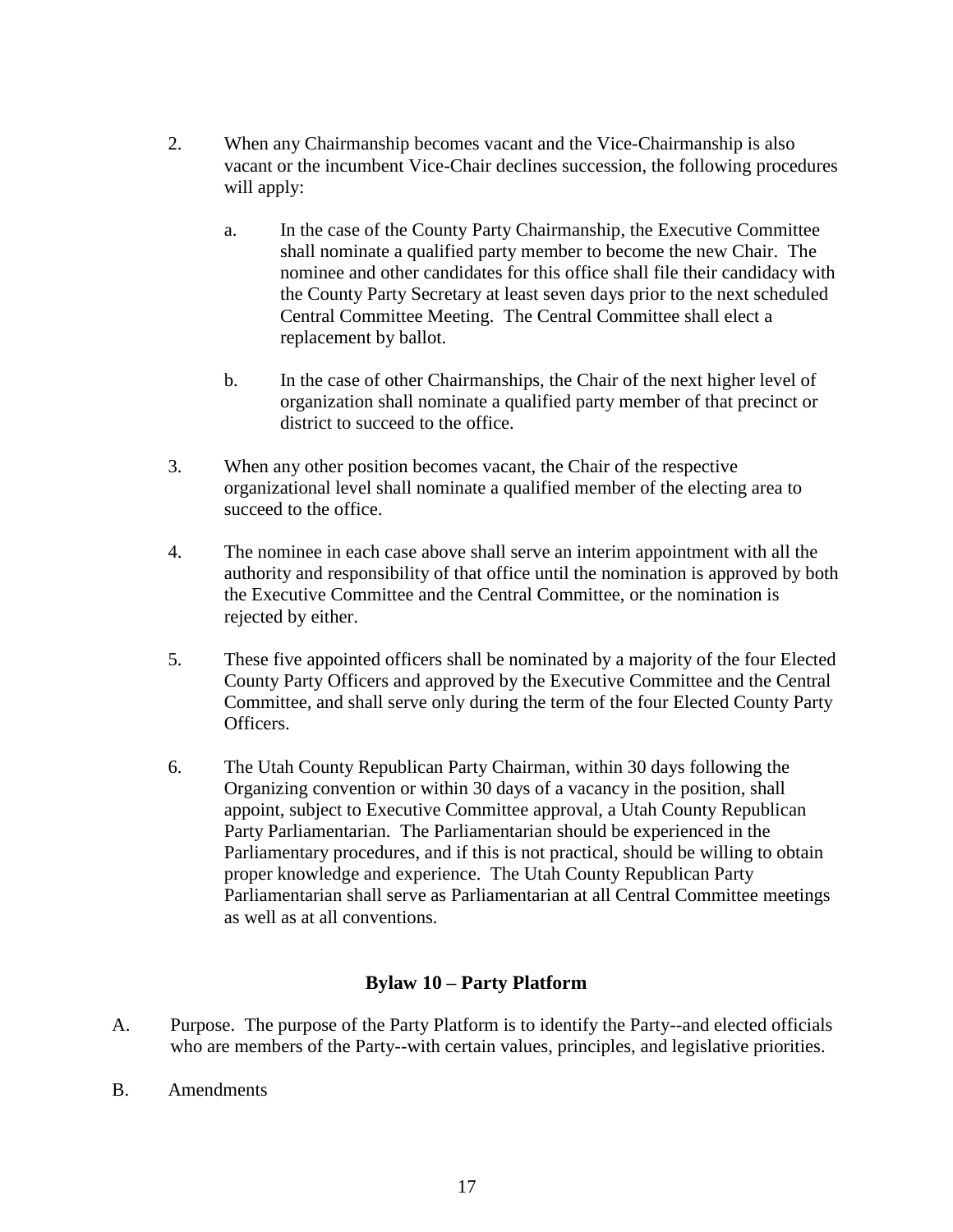- 1. Who may propose. Any member of the Central Committee may propose amendments to the Party Platform.
- 2. Review and Recommendation by Constitution and Bylaws Committee. Proposed amendments shall be submitted in writing to the Constitution and Bylaws Committee, which shall review and edit each proposed amendment for style, form, balance, redundancy, and consistency. The Committee may then make a recommendation as to the style, form, balance, redundancy, and consistency of the proposed amendment as presented to the Executive Committee, Central Committee, and Convention.
- 3. Consideration and Recommendation by Executive Committee. The Executive Committee shall then consider proposed amendments and make a recommendation. The Executive Committee's recommendation is not limited to the factors considered by the Constitution and Bylaws Committee.
- 4. Presentation to Central Committee. Proposed amendments, along with both committees' recommendations, shall be presented to the Central Committee. Approval of any proposed amendment requires a 2/3 majority vote of a quorum present at any Central Committee Meeting where written notice of the proposed amendment has been previously available (through any means including, but not limited to, publication on the Party website, email, regular mail, and hand delivery) to all Central Committee members at least 7 days prior to the meeting at which the vote will take place.
- 5. Presentation to the Convention. Platform amendments adopted by the Central Committee shall be presented to the delegates for ratification by a majority vote at the next regularly scheduled County Convention.

C. Limitation. Platform amendments adopted within the time period between the candidate filing deadline and the general election shall not go into effect until after the general election.

#### **Bylaw 11 – Rules of Order**

The rules contained in Robert's Rules of Order 11th Edition Newly Revised shall govern all meetings of the Party unless contrary to the State Party Constitution, the State Party Bylaws, the County Party Constitution, the County Party Bylaws, or any special rule of order the Party may adopt.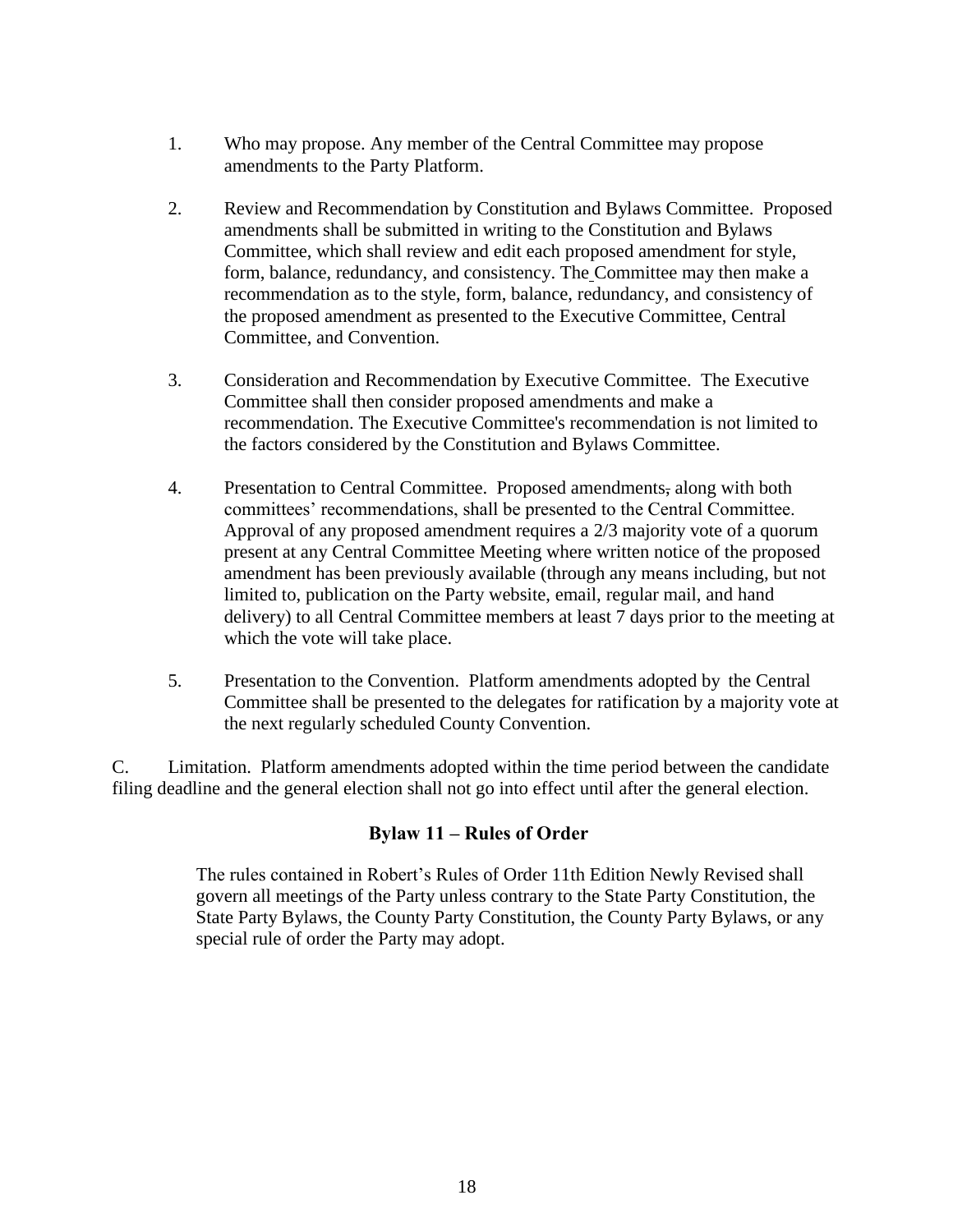## Index

This index is for convenience only. It not a part of the approved bylaws and should not be used for interpretation of the bylaws.

Organizing Convention,

**Ad Hoc and Standing Committees** appointed by chair, 17 Allocation Of State Delegates, 2 **Audit Committee**, 15 Election, 16 meetings, 17 Removal, 16 ballot counting candidates excluded, 12 Balloting at precinct caucus, 9 Nominating Convention, 11 Bylaw, 1 Discharge from committee, 1 bylaws changes, 14 Bylaws How changed, 1 To be posted on website, 1 candidate Briefing by Steering Committee, 7 Candidates excluded from balloting area, 12 Candidates for Public Office Requirements, 7 cash counting and handling, 6 Central Committee, 13 approves platform changes, 19 approves vacancy appointments, 19 hears appeals from Executive Committee, 18 may discipline officers, 8 meeting required after caucus, 10 meetings, 10, 13 parliamentarian, 19 Sets time and place of

12 Shall approve budget, 6 Spending Authority, 6 Chair any may appoint committee, 17 appoints vacancy replacement, 18 Chairman appoints parliamentarian, 19 Chairmanship filling vacancy, 18 Committee Members Ex Officio County Delegate, 4 **Committees** may be appointed by chair, 17 complaint heard by Executive Committee, 8 **Constitution and Bylaws Committee**, 14 Election, 14 Meetings, 15 Removal, 14 Vacancies, 15 County Party Chairmanship vacancy, 18 County Party Officers Neutrality, 8 County Republican Elected Officials Ex Officio County Delegate, 4 De Facto Resignation

move outs, 18 delegate Allocation to be published, 3 removed for cause, 8 replacing state, 3 Delegate Defined, 2 delegates

State allocation, 2 District Organizing business, 9 District Organizing Caucus notice required, 9 when held, 9 District Vice-Chairs Ex Officio County Delegate, 4 Education Officers Ex Officio County Delegate, 4 Elected and Appointed **Officers** Accountability, 6 Leave of Absence, 7 Resign if elected, 7 Support only Republicans, 7 equal access officers required to provide, 17 Ex Officio County delegates, 4 Executive Committee, 13 Approves certain appointments, 13 approves parliamentarian, 19 approves vacancy appointments, 19 considers and recommend platform changes, 19 directs business of Nominating Convention, 10 directs business of Organizing Convention, 12 Ex Officio County Delegate, 4 hearings, 18 hears complaints, 8 may call meetings and conventions, 12 monthly meeting, 13 quorum, 13 sets time and place of